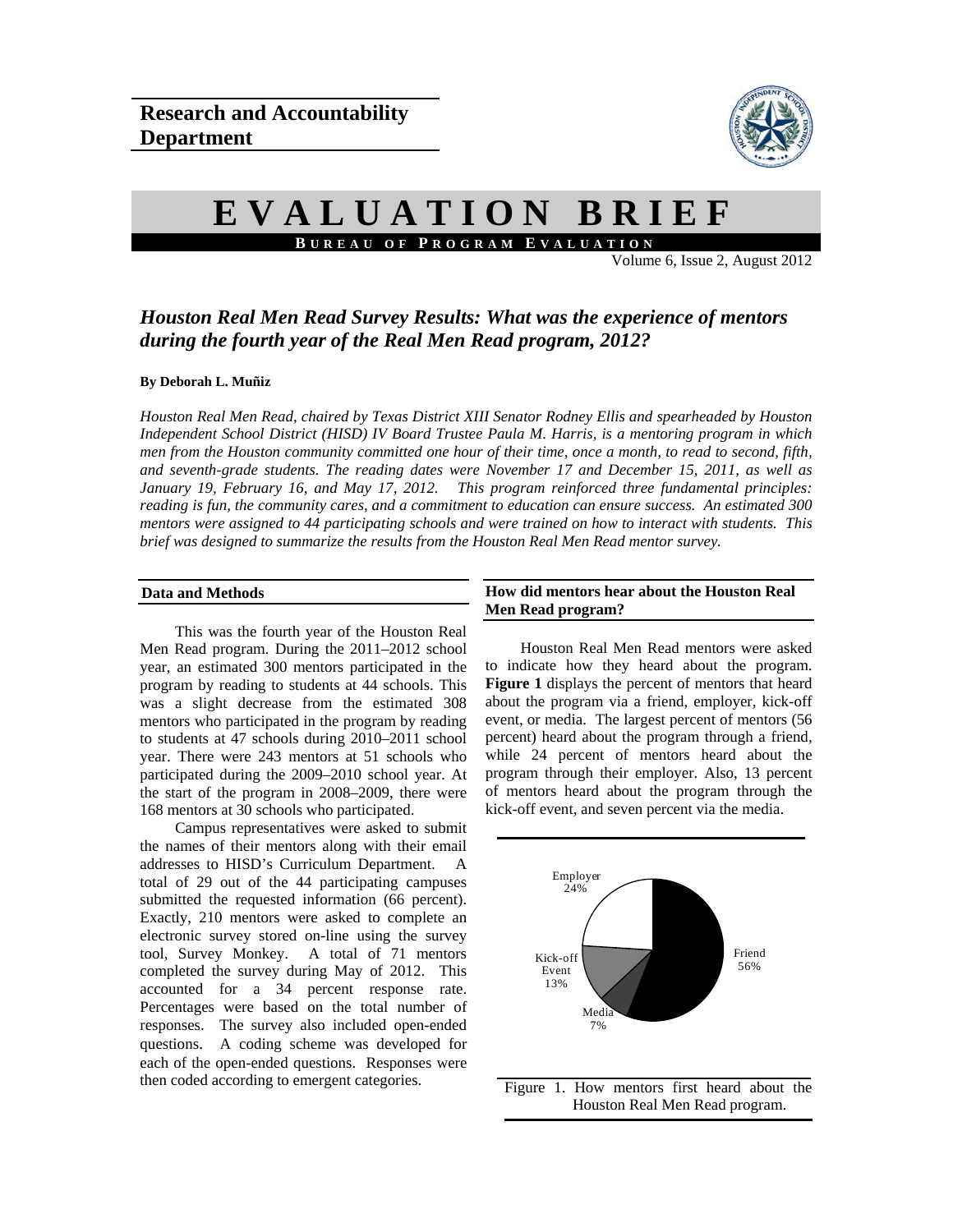### **How did mentors rate the various components of the Houston Real Men Read program?**

 Mentors were asked a series of questions about the various components of the Houston Real Men Read program. **Table 1** displays a comparison of mentor response rates for 2009, 2010, 2011, and 2012. In 2012, the majority of mentors rated the following components as "excellent:" timeliness of book distribution (50 percent), communication from campus representative (66 percent), welcome by school (73 percent), and classroom experience (80 percent). The program component with the highest percent of mentors rating it as 'needs improvement" or "okay" was communication from central administration (47 percent). Overall, throughout the four years of the program, the overwhelming majority of mentors have rated all of the program components as "very good" or "excellent."

## **What improvements can be made to the Houston Real Men Read program?**

 Mentors suggested improvements that can be made to the Houston Real Men Read program. There were a total of 45 comments that were grouped into seven categories. **Table 2** shows the percent of comments by category. About 31 percent of the comments suggested that no improvements were needed. The next category with the highest percent of comments was "improve book selection" with 20 percent. **Table 3** provides a list of the book selections for the 2011–2012 school year. Some specific responses regarding "improve book selection" were as follows:

 Some of the titles selected were not at grade level. I read to a 2nd grade class at one campus and a 5th grade class at another campus. I felt

| Table 2: Percent of Comments by Categories |    |  |  |  |
|--------------------------------------------|----|--|--|--|
| <b>Categories</b>                          |    |  |  |  |
| No improvement Needed                      | 31 |  |  |  |
| <b>Improve Book Selection</b>              | 20 |  |  |  |
| <b>Improve Communication</b>               | 13 |  |  |  |
| Promote the Program                        | 13 |  |  |  |
| <b>Expand Program</b>                      | 11 |  |  |  |
| Non-categorical                            | 11 |  |  |  |
| Increase Teacher Involvement               |    |  |  |  |

that some of the titles were not at reading level and interest level for the children.

- By providing a variety of Spanish books to read to the bilingual classes.
- The books need to be self contained in the time you have to read to them or increase the sessions…I would have preferred to schedule other sessions to complete the book together rather than start other books.

About 13 percent of mentor's comments were categorized as "improve communication." Some of these comments included:

- Constant and timely communication would be very helpful for any changes that may occur [and] also a meeting with all mentors to discuss experiences.
- Excellent experience! Having the reading material/questions in advanced would help us prepare a little better.
- A great program--better communication from school reps would be helpful.

 Another 13 percent of mentor's comments were categorized as "promote the program." Some of the responses regarding "promote the program" included:

- More effort to market the program. Once men get there I believe they will stay.
- This program is great in the implementation,

|                                                                       | <b>Needs Improvement</b> |                |          |                | Okay           |      |                | <b>Very Good</b> |      |      | <b>Excellent</b> |      |      |      |      |      |
|-----------------------------------------------------------------------|--------------------------|----------------|----------|----------------|----------------|------|----------------|------------------|------|------|------------------|------|------|------|------|------|
| <b>Components</b>                                                     | 2009                     | 2010           | 2011     | 2012           | 2009           | 2010 | 2011           | 2012             | 2009 | 2010 | 2011             | 2012 | 2009 | 2010 | 2011 | 2012 |
| Application<br>Process                                                | 7                        | 7              | $\theta$ | $\Omega$       | 30             | 17   | 20             | 16               | 32   | 49   | 39               | 52   | 31   | 27   | 42   | 32   |
| Orientation                                                           | 8                        | $7\phantom{.}$ | 6        | $\Omega$       | 26             | 26   | 17             | 21               | 36   | 40   | 36               | 40   | 30   | 27   | 41   | 40   |
| <b>Book Selection</b>                                                 | 7                        | 8              | 5        | 6              | 16             | 26   | 15             | 16               | 32   | 31   | 39               | 33   | 45   | 35   | 41   | 46   |
| Timeliness of<br><b>Book</b><br>Distribution                          | 14                       | 3              | 3        | $\overline{4}$ | 21             | 21   | 15             | 14               | 29   | 37   | 27               | 31   | 36   | 40   | 55   | 50   |
| <b>Lesson Guides</b>                                                  | 3                        |                | 2        | 3              | 17             | 25   | 15             | 13               | 33   | 36   | 33               | 46   | 46   | 33   | 50   | 38   |
| Communication<br>from Campus<br>Representative                        | $\overline{7}$           | 3              | $\Omega$ | 3              | 10             | 12   | 8              | 7                | 28   | 16   | 20               | 24   | 55   | 70   | 73   | 66   |
| Communication<br>from Central<br>Administration                       | 4                        | 5              | 5        | 12             | 26             | 23   | 27             | 35               | 32   | 38   | 24               | 26   | 38   | 34   | 44   | 26   |
| Welcome by<br>School                                                  | $\Omega$                 | $\Omega$       | $\Omega$ | $\Omega$       | $\overline{4}$ | 5    | 3              |                  | 19   | 21   | 18               | 26   | 77   | 74   | 79   | 73   |
| Classroom<br>Experience                                               |                          | 3              | $\Omega$ | $\Omega$       | 3              | 5    | $\overline{c}$ | $\Omega$         | 18   | 18   | 20               | 20   | 78   | 74   | 79   | 80   |
| Note: "Bold" indicates the highest rating for that component by year. |                          |                |          |                |                |      |                |                  |      |      |                  |      |      |      |      |      |

Table 1. Mentor Survey Response Rates on Components of the Houston Real Men Read Program, 2009– 2012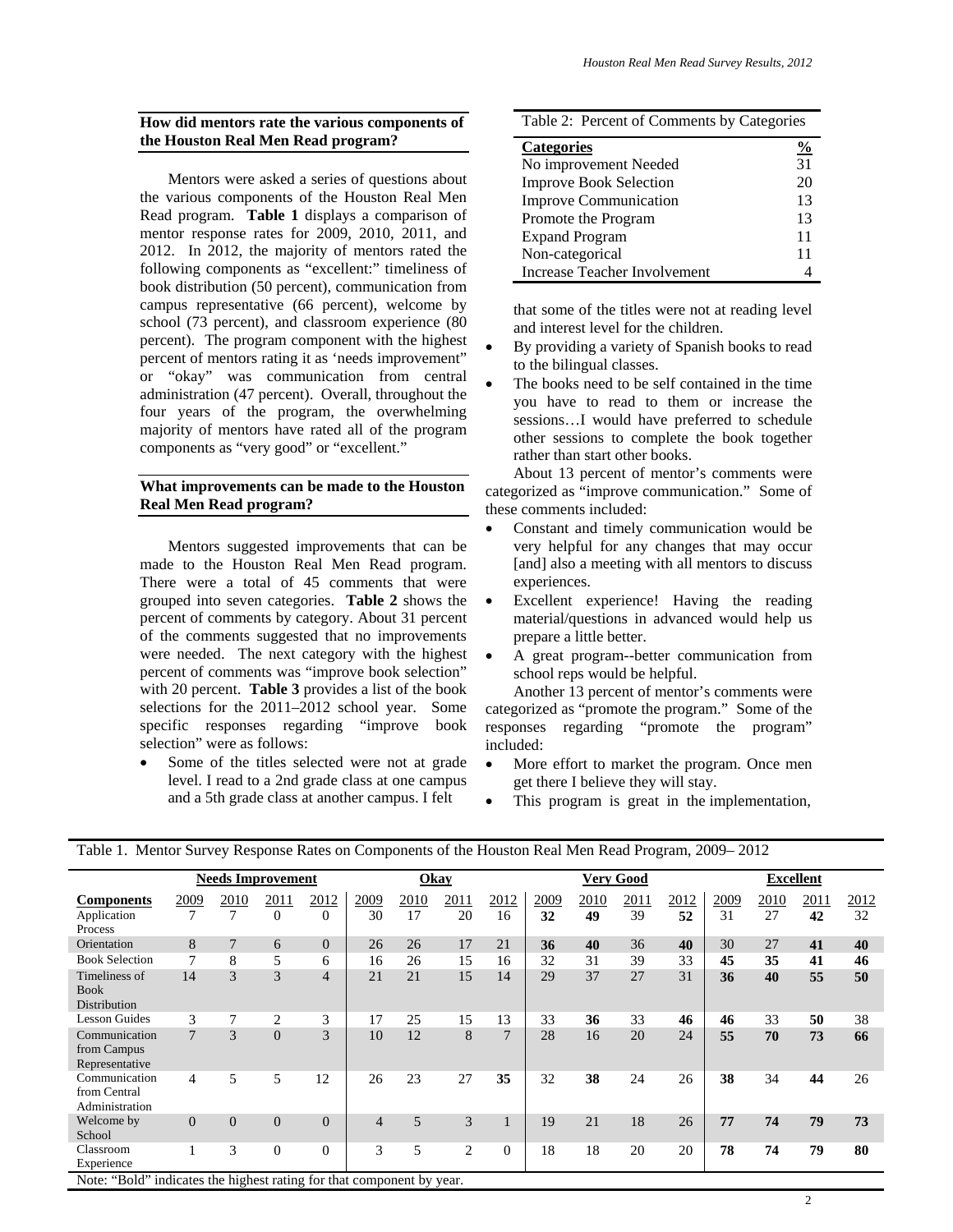| Houston Real Men Read Survey Results, 2012 |  |  |
|--------------------------------------------|--|--|
|--------------------------------------------|--|--|

| 2011–2012 School Year by Grade |                                                           |                                       |  |  |  |
|--------------------------------|-----------------------------------------------------------|---------------------------------------|--|--|--|
| <b>Second Grade</b>            | <b>Fifth Grade</b>                                        | <b>Seventh Grade</b>                  |  |  |  |
| Reptiles                       | <i>Spiders</i>                                            | Face to Face<br>with Sharks           |  |  |  |
| A Chair for My                 | <b>Nothing Happens</b>                                    | <i>Esperanza</i>                      |  |  |  |
| Mother                         | on 90th St.                                               | Rising                                |  |  |  |
| My Brother<br><b>Martin</b>    | March On!                                                 | <i>Students on</i><br>Strike          |  |  |  |
| <b>Raising Dragons</b>         | Hachiko Waits                                             | <b>Touching Spirit</b><br><b>Bear</b> |  |  |  |
| Carlos and the<br>Squash Plant | <b>Broken Bike Boy</b><br>and The Queen of<br>33rd Street | All of the Above                      |  |  |  |

| Table 3: HISD Real Men Read Book Selections for the |
|-----------------------------------------------------|
| 2011–2012 School Year by Grade                      |

however it needs publicity beyond word of mouth.

 Please make this a higher priority throughout the district and seek 1-3 major corporate sponsors to support with their financial and manpower commitments. I would suggest BP, Minute Maid, Houston Texans, ExxonMobil, CITGO, SYSCO Foods, just to name a few. It has been without question, the most rewarding volunteer experience I have ever had.

Also, 11 percent of comments were categorized as "expand program." A mentor commented, "Don't take a hiatus in March and April...the kids could probably use a less than 1 hr break from testing prep." About four percent of comments were categorized as "increase teacher involvement." A mentor commented, "I'd like to see teachers get more involved in the lesson. Maybe coordinate a lesson with the mentor? I'm not very creative so I would have liked a little more help from the teachers in what to talk about, activities to go along with the book, discussion topics, etc." Lastly, 11 percent of comments could not be categorized. Some of the specific responses were:

- As a volunteer, I would enjoy reading about my assigned school(s) ahead of the first onsite meeting.
- Real Men Read program should be a part of each school year being that the mentors can assist teachers and staff with students as they prepare for test, exams and daily curriculums.
- Maybe go to a performing arts production as a group.

### **How did the mentors describe their experience with the Houston Real Men Read program?**

Mentors had an opportunity to describe their experience in the Houston Real Men Read program. There were a total of 60 comments that were all categorized as a "positive experience." Some of

the responses included:

- It was great! I wasn't sold on the idea that reading to the students once a month would make that much of an impact, but once I started the program I realized how much they looked forward to me coming to read each month. I'd hear them talk about the books they read since the last time I was there and the further we got into the semester the more books it seemed like they could tell me about each time I was there.
- The RMR program was a great experience overall, and a great start to my day. While our time is brief with each visit, this is a worthwhile investment with residual benefits for years to come. The thank you cards from students are eye-opening, communicate their impression, and reiterate the positive impact of such a program. I look forward to reading next year.
- It's a great program that allows the kids to get a different perspective on life through the eyes and experiences of others outside the public education area.

 Mentors were also asked "Do you plan on volunteering as a mentor for the Real Men Read program next school?" Approximately, 81 percent indicated "yes" and 19 percent "maybe." **Figure 2** shows the number of years that surveyed mentors have volunteered in the Houston Real Men Read program. Most of the mentors indicated that this was their first time to volunteer in the program (73 percent). About 16 percent have volunteered for two years; three percent for three years, and nine percent have volunteered all four years. All of the mentors (100 percent) stated that they would recommend others to participate in the Houston Real Men Read program. Lastly, mentors were



Figure 2. Number of years surveyed mentors volunteered in the Houston Real Men Read program.